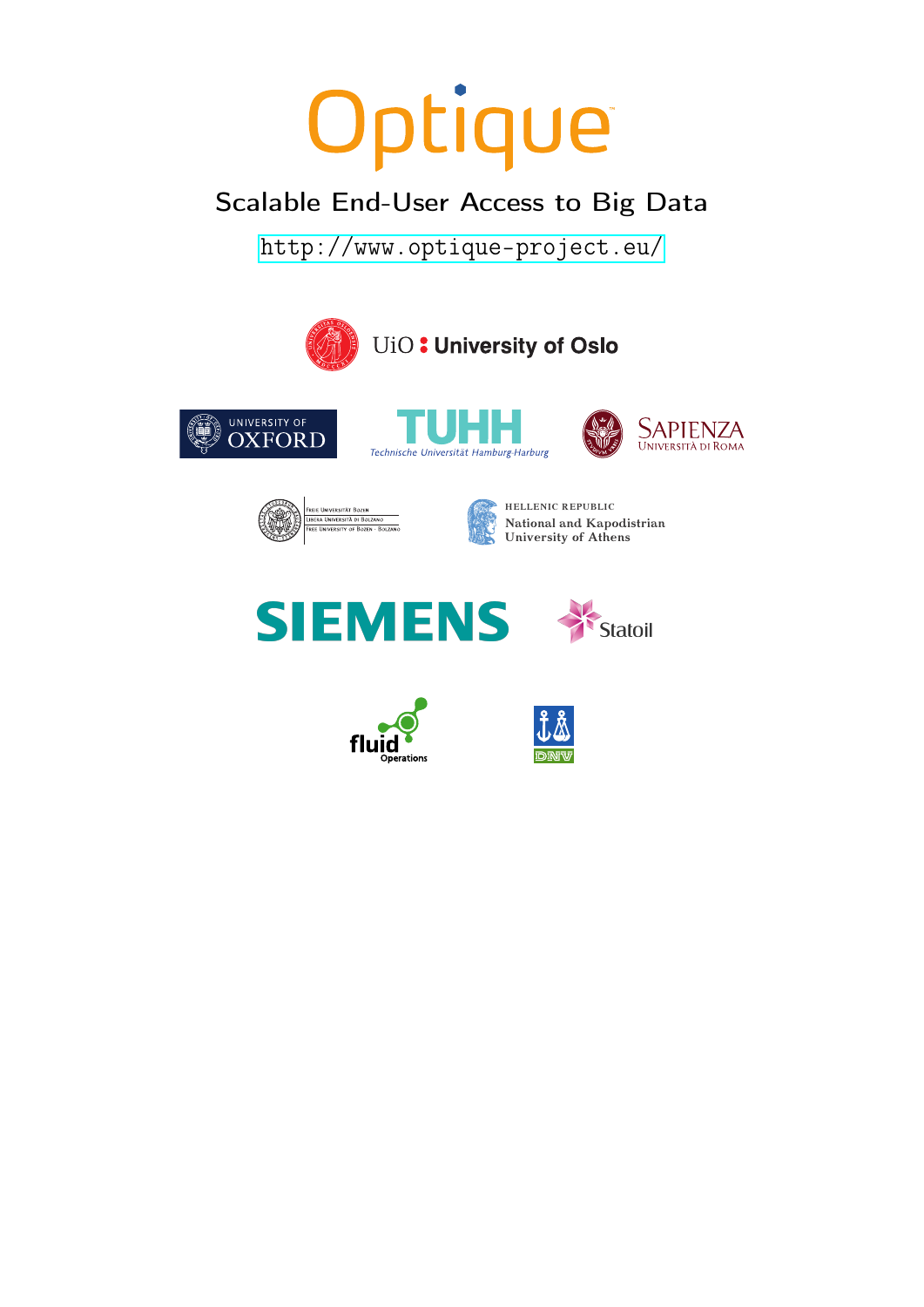#### 1 Optique: Improving the competitiveness of European industry

For many advanced end users accessing the *relevant* data is becoming increasingly difficult due to the explosion in the size and complexity of data sets.

Optique targets the key bottleneck limiting exploitation of "Big Data":

- Massive amounts of data are accumulated, in real time and over decades.
- Accessing relevant parts of the data requires in depth knowledge of the domain and of the organisation of data repositories
- End users' domain-specific applications limit data access to a restricted set of predefined queries.

How much value could they create in that time?



How much time do engineers in European industry spend searching for data?



Maximally exploiting data requires flexible access—engineers need to *explore* the data in ways not supported by current applications. This typically requires an IT-expert to:

- write special purpose queries; and
- optimise queries for efficient execution.



With this process, accessing the data can take several days. In data-intensive industries, engineers spend up to 80% of their time on data access. Apart from the enormous *direct cost*, freeing up expert time would lead to even greater *value creation* through deeper analysis and improved decision making.

The Optique platform will use an ontology to capture (possibly multiple) user conceptualisations, and declarative mappings to transform user queries into *complete*, *correct and highly optimised queries*:





Development of the Optique platform will be informed by and evaluated against the requirements of complex real-world challenges, with Siemens Energy Services and Statoil Exploration providing the project with comprehensive use cases. In both use cases, decision support is hampered by the data access problems that come with Big Data; and in both cases, the platform can be tested and exploited with minimal interfacing to the currently used decision support tools.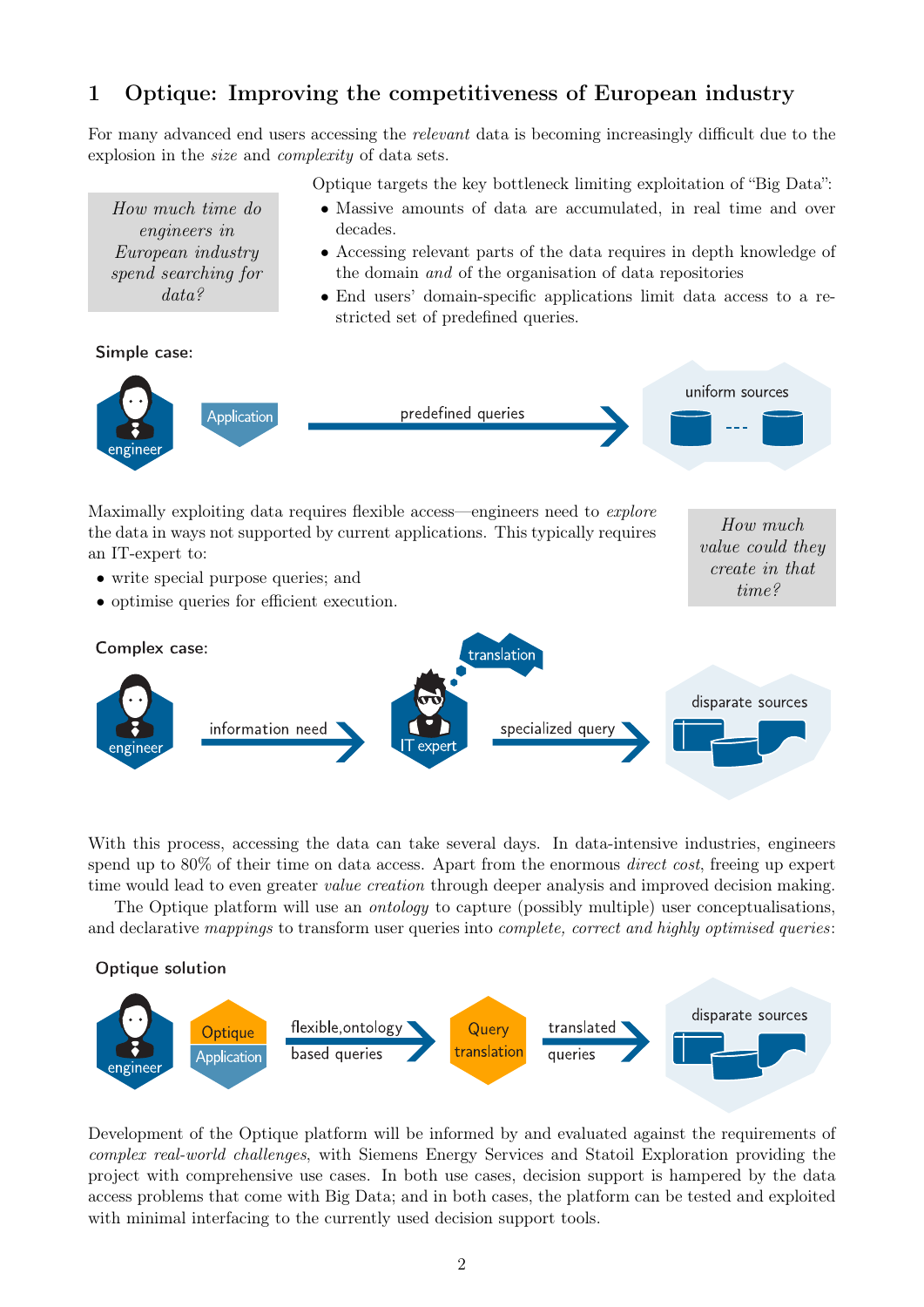### 2 Technical approach



<span id="page-2-0"></span>Figure 1: Optique platform architecture

The technical approach exploits recent ground-breaking European research on semantic technologies, in particular related to query rewriting, and combines this with techniques for scaling up query evaluation, in particular massive parallelism. These are integrated in a comprehensive and extensible platform that builds on open standards and protocols, enabling us to (i) focus our efforts on developing novel and performance-critical key modules; (ii) provide a prototype implementation at an early stage of the project; and (iii) maximise the reusability of the components developed in Optique.

The core architecture is illustrated in Figure [1.](#page-2-0) Front-end scalability is achieved by abstracting away from data sources, allowing users to construct queries in terms of an ontology that reflects their vocabulary. Further support for query construction is provided by a query formulation component that combines ontology based "query by navigation" with a context-sensitive query editor. Query results are presented to the user via existing tools, with interfaces to these provided by the platform.

Back-end scalability is achieved by optimising the transformation of user queries into queries over the data sources, which may include streams. A set of mappings relates the ontology to the data sources. Together, the ontology and mappings capture crucial expert knowledge that the query transformation component uses to rewrite end-user queries into queries over the data sources. The query planning component then devises an optimised plan for evaluating these queries, which are handled by a query execution or stream adaptor component for each autonomous source. Finally, a novel ontology & mapping management component supports the construction and maintenance of ontology and mappings. This includes support for semi-automatic "lazy" construction driven by the requirements of user queries, minimising the need for a priori ontology and mapping development.

The platform is non-invasive, in the sense that it runs on existing IT infrastructure and does not require data migration. The source data can be of a wide variety of types (including relational and semantic data formats as well as streams), provided that they can be accessed via structured query interfaces. However, in order to maximise back-end scalability, we also explore an approach in which data is migrated to an infrastructure that implements massive parallelisation.

Further scalability gains are achieved by taking a holistic approach to optimisation that goes beyond considering components individually, which is a distinguishing feature of Optique. Query transformation is optimised so as to produce queries that can be more effectively planned and executed, and query planning and execution are optimised for the kinds of queries that result from query transformation. These optimisations exploit features of typical (user) queries, ontologies and mappings, and the system is tuneable so as to maximise performance in specific applications and even for specific queries.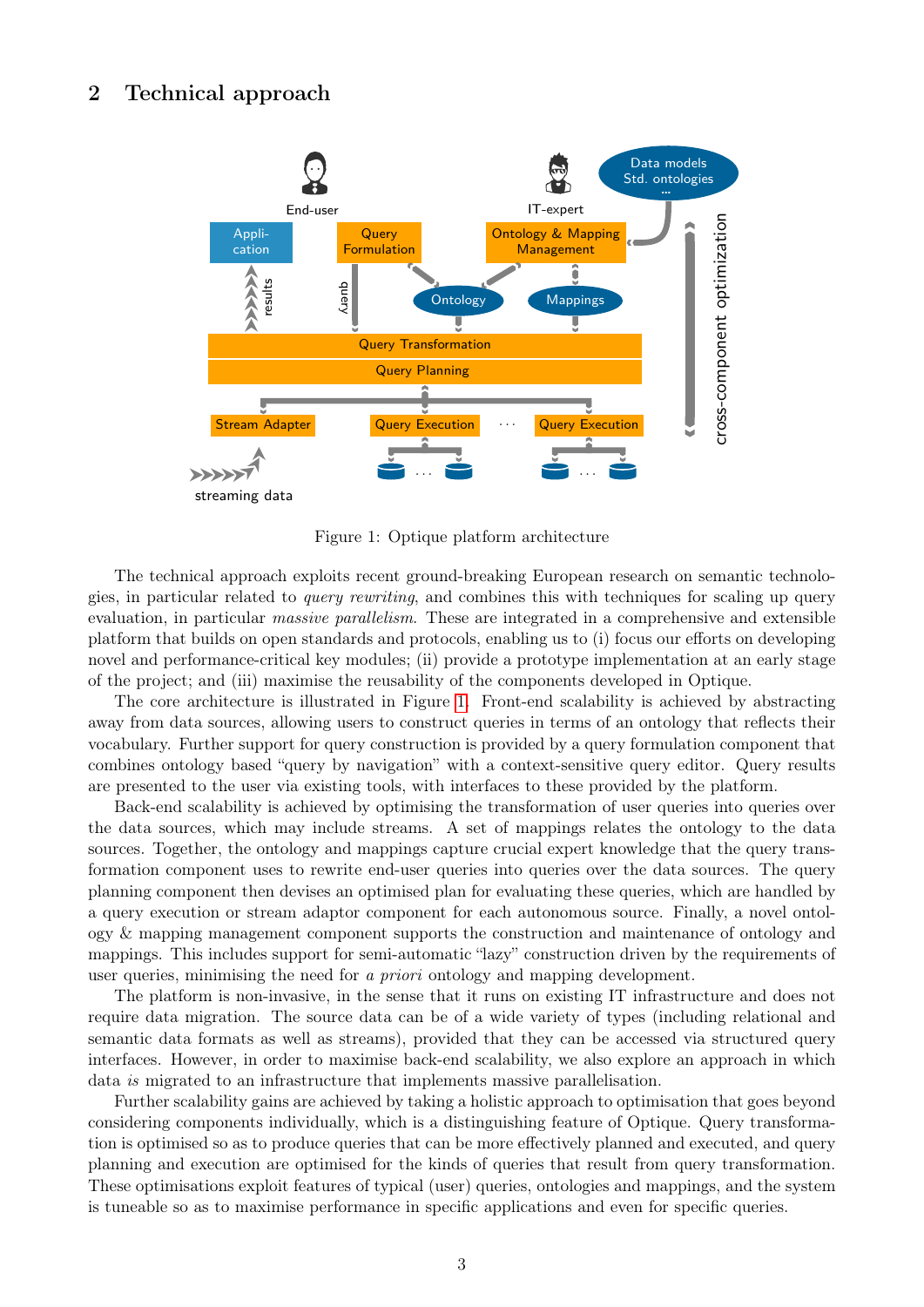#### 3 Objectives

The use cases from Siemens Energy Services and Statoil Exploration drive the development in Optique and this is reflected in the main objective of the project. Seven objectives derive from the main objective, the architecture in Figure [1,](#page-2-0) and Optique's commitment to dissemination and exploitation of the project results.

| Main objective. To design and implement an end-to-end solution to the problem of providing comprehensive<br>and timely access to large scale data sets, and to evaluate this solution in four use cases from two industrial<br>scenarios. |                                                                                                                                       |  |
|-------------------------------------------------------------------------------------------------------------------------------------------------------------------------------------------------------------------------------------------|---------------------------------------------------------------------------------------------------------------------------------------|--|
| Objective 1.                                                                                                                                                                                                                              | Achieve the combination of intelligence, flexibility and scalability needed to meet the re-<br>quirements of the use case challenges. |  |
| Objective 2.                                                                                                                                                                                                                              | Provide a front end that supports end-users and helps them to formulate queries.                                                      |  |
| Objective 3.                                                                                                                                                                                                                              | Extend query rewriting techniques with support for temporal queries and queries over<br>streams.                                      |  |
| Objective 4.                                                                                                                                                                                                                              | Integrate scalable methods for database management into an optimised Ontology-Based<br>Data Access framework.                         |  |
| Objective 5.                                                                                                                                                                                                                              | Deploy and evaluate the Optique platform in the Siemens and Statoil use cases.                                                        |  |
| Objective 6.                                                                                                                                                                                                                              | Widely disseminate Optique scientific results and technologies.                                                                       |  |
| Objective 7.                                                                                                                                                                                                                              | Deliver a business implementation and exploitation strategy.                                                                          |  |

#### 4 Annual project phases

Optique follows a four phase work plan, annually integrating the use cases in an analysis, development, evaluation and re-analysis cycle. This provides for the early delivery and evaluation of prototypes, and enhance our ability to adjust to evolving technologies and user requirements.

In line with Optique's holistic perspective, there will be one major deliverable, covering all aspects of the platform, for each project phase. Each phase in the work plan consists of S&T development related to all parts of the platform, testing of platform installations by domain experts, and a concluding evaluation of test results against user requirements, possibly leading to a refined requirements analysis. Each phase also has its own scope and goals for the dissemination activities. The main R&D activities in each phase are outlined in this table:

| Phase          | Optique Platform                                                                                                                   | Use cases                                                                                                           |
|----------------|------------------------------------------------------------------------------------------------------------------------------------|---------------------------------------------------------------------------------------------------------------------|
| $\mathbf{1}$   | Basic architecture<br>Early prototype<br>Combine existing components                                                               | Req. analysis, data collection for Ph. 2<br>Test prototype on simple tasks<br>Make Optique known in Siemens/Statoil |
| $\mathfrak{D}$ | Functional prototype<br>- new prototypes from all technical WP's<br>– treatment of time<br>- stratigraphy                          | Req. analysis, data collection for Ph. 3<br>Siemens: reactive diagnosis<br>Statoil: EPDS (central data store)       |
| 3              | Fully functional platform<br>- complete components from all tech. WP's<br>$-$ treatment of streams<br>- integration of new sources | Req. analysis, data collection for Ph. 4<br>Siemens: predictive diagnosis<br>Statoil: include project data          |
| $\overline{4}$ | Optimisation<br>$-$ usability<br>- performance<br>- additional functionality                                                       | Cultivation of user groups<br>- increase visibility of project<br>- courses, tutorials                              |

Each phase starts November 1 and ends October 31 the following calendar year.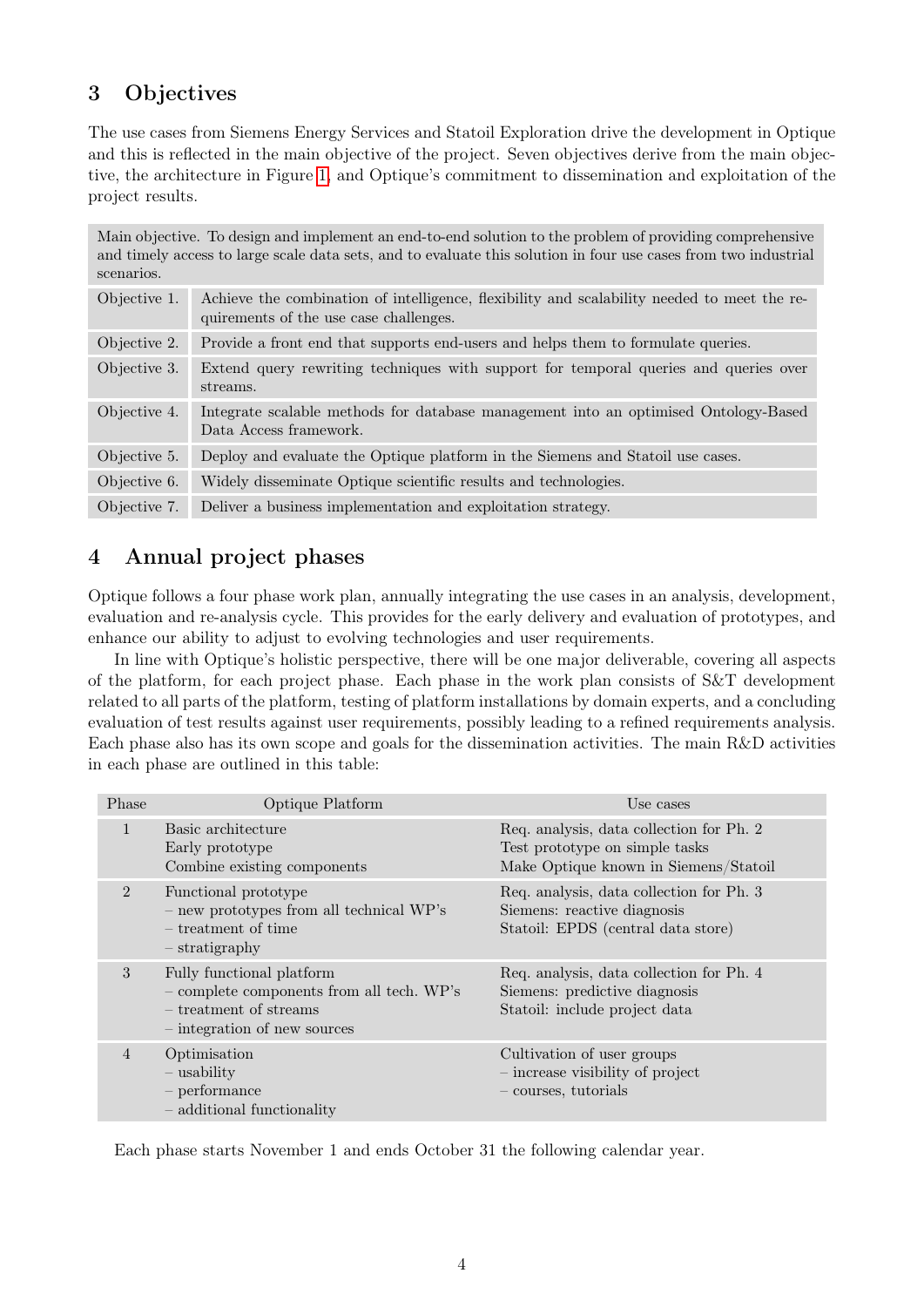#### 5 Impact

The two use cases of Optique provide the project with an in-depth knowledge of what is required for successful deployment of the platform. This knowledge will be turned into a best practice methodology, describing how the platform can most effectively be integrated in industrial work flows, and experience from the use cases will be used to develop a comprehensive tutoring and training programme to complement the platform. The methodology and training programme will be designed so as to facilitate the widest possible uptake and deployment of the Optique platform.

Optique's impact generation strategy responds to fundamental market mechanisms. In the scope of the project, we will develop an ecosystem of companies around the Optique platform along the entire value chain. The Optique dissemination and exploitation strategy takes into account the variety of stakeholders, and we will introduce measures to ensure uptake and sustainability of the ecosystem also after the project has ended. Expanding beyond the Optique consortium, this Optique ecosystem will include the following actors:

- Large industrial enterprises playing a leading role in the energy and oil  $\&$  gas sectors
- Ambitious IT vendors offering industrial-strength platforms for data management and analysis
- Specialised consulting companies providing expert services and technology to the energy industry
- Renowned universities promoting cutting-edge research in the areas of data management and semantic web

From the start of year 2014 the ecosystem vision is implemented in the form of the *Optique European* Partner Programme.

Expected impacts of Optique are, first, reinforced ability for a wide range of innovators to tap data infrastructures and to add value beyond the original purpose of the data through data analysis since

- the Optique Platform can be deployed on top of existing data infrastructures, allowing companies to integrate and query a wide range of existing sources of structured data, and use the results in existing analysis solutions;
- by efficiently evaluating expressive queries over integrated disparate data sources, information can be extracted that is practically inaccessible today.

Second, an expected impact is reinforced ability to find, reuse and exploit data resources (collections, software components) created in one environment in very different, distant and unforeseen contexts. The Optique platform allows users to

- find data by identifying data sets that are relevant to a question at hand through direct access to the semantics of the data, and by supporting exploration of the data through ad hoc queries;
- reuse data through a powerful and flexible query language along with support for coherent query formulation; as well as allowing to link disparate sources to a common vocabulary;
- exploit data by connecting end user applications directly to the data sources through Optique's end-to-end solution; the dramatic increase in data retrieval efficiency opens up higher quality exploratory data analysis, and thus better exploitation of the data;
- exploit data in different, distant and unforeseen contexts through support for building different conceptualisations into ontologies and mappings, thus allowing end users to explore data from their own perspective, independently of the original purpose and organisation of the data.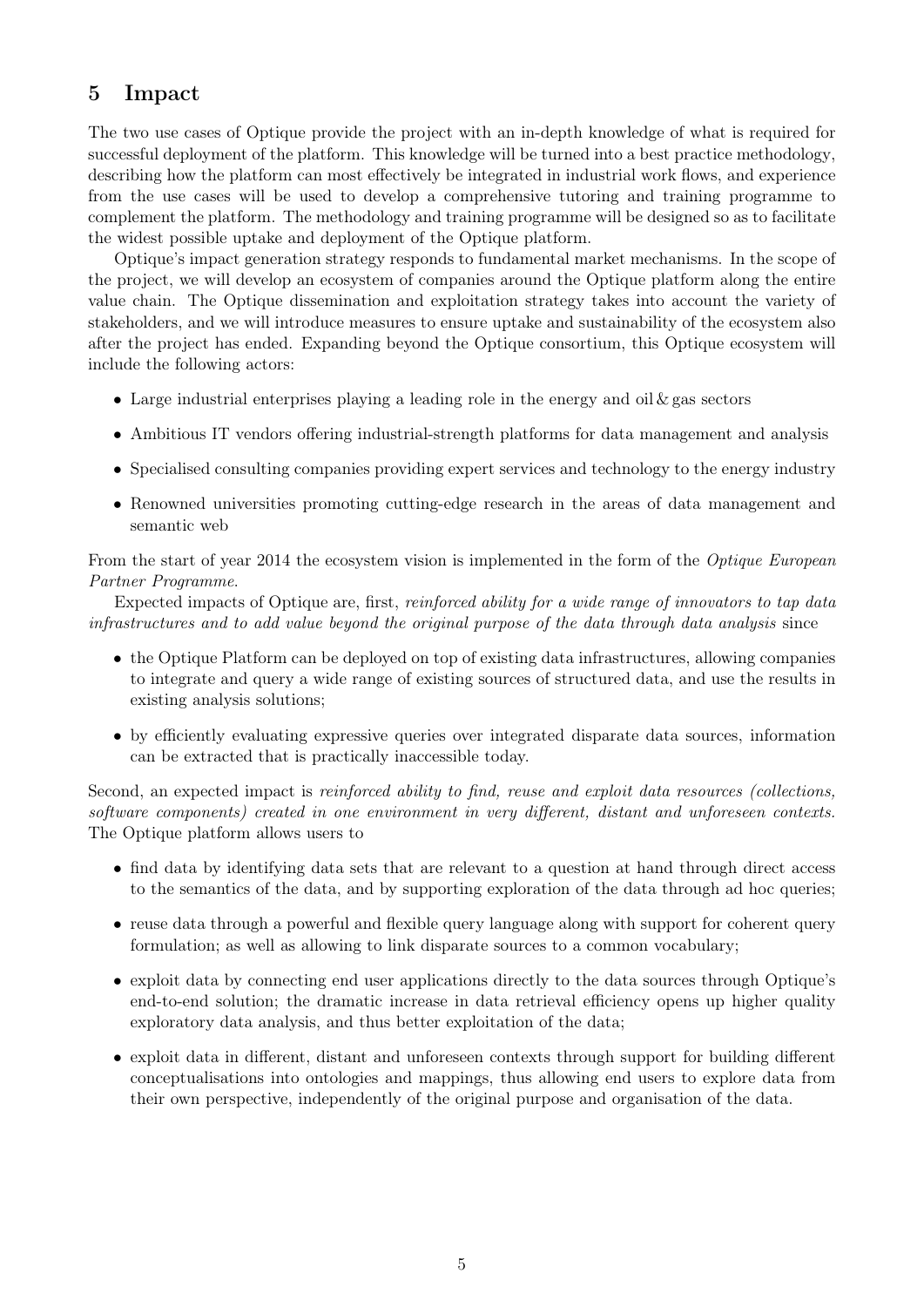#### 6 Project results in Year 1

The main focus of the technical work during the first year of the project has been on establishing a platform with a generic architecture that can be adapted to any domain that requires scalable data access and efficient query execution. An initial prototype of the Optique Platform has been developed based on fluid Operations' Information Workbench platform, and includes a detailed modular design with shared API's enabling a seamless integration and interaction of components, languages for ontologies, mappings and queries, and API's for accessing RDF data, managing mappings and ontologies, and accessing relational schemas.

As regards the implementation and integration of component subsystems, the main achievements in year 1 have been:

- A preliminary ontology-based visual query formulation subsystem has been implemented, based on multiple coordinated interaction paradigms, in particular graph navigation and facet refinement.
- A prototypical ontology and mapping management subsystem has been implemented; it provides basic and advanced bootstrapping wizards, and supports ontology bootstrapping from schema constraints, ontology integration (using LogMap) and novel ontology approximation techniques. Work has also begun on supporting ontology and mapping evolution, including the development of a novel technique for capturing instance level ontology evolution, and inconsistency tolerant semantics for OWL 2 QL.
- STARQL—a temporal and streaming extension of the SPARQL query language—has been developed, and an analysis of the architectural requirements for the time and streams subsystem has been carried out.
- A query rewriting subsystem has been implemented, based on the Ontop system brought into the project by the Free University of Bozen-Bolzano; it extends Ontop with support for OWL 2 QL and SPARQL queries, and improves performance by exploiting mappings and data dependencies. Techniques for metadata extraction from source databases have been developed in order to facilitate semi-automatic configuration and optimisation, and the subsystem has been tuned to adapt to different SQL dialects.
- A JDBC interface has been implemented for the ADP-based distributed query execution subsystem, and queries imported from use-cases have been used to benchmark the subsystem and its component algorithms.

The platform has already been successfully deployed in the use cases at Siemens and Statoil. Furthermore, relevant user interface components, such as those for visual query formulation and browsing, have been presented to a groups of end users at use-case workshops, and feedback suggests that the overall approach is promising and that end-users are able to use the system.

As regards impact, the project has worked toward increasing its visibility to the research community, the industry and the general public, with the following results:

- The project has produced 51 refereed publications, including one book chapter, 3 journal articles and 47 conference and workshop papers. We have given one keynote and 49 workshop and conference presentation.
- The project has given 24 presentations on-site for the industrial consortium partners Siemens, Statoil and DNV, many of these with high level executives in the audience. We have given 10 presentations on-site for external companies, 3 keynotes at industry events, and 10 workshop and conference presentations for industry. We chaired the Exhibition Committee of the European Data Forum conference.
- Towards the end of first year a demo, which includes all the main components, were presented at the ISWC conference. The demo will be further developed over the entire project period and